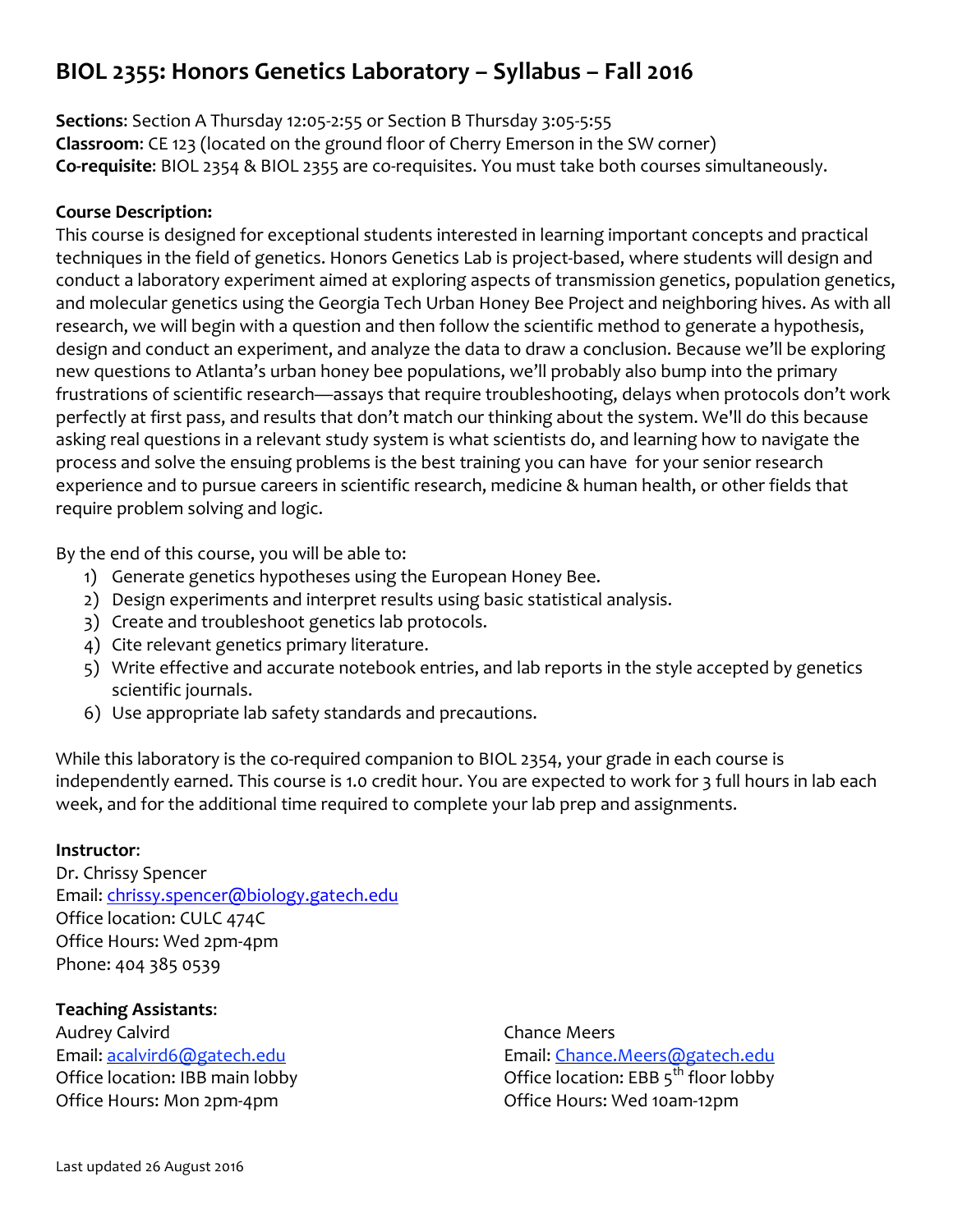**Schedule:** Honors Genetics Lab meets every Thursday from 8/25 through 12/1 except *11/24 (Thanksgiving Holiday)*. A final lab report or presentation will be due on Thursday 12/1, during the last full week of classes. Because of the project-based nature of this course, we will set the schedule for the following week based on the progress made in the week before. Expect a small writing or reading assignment each week. Consult bio2345.biology.gatech.edu/bee-project-f16-schedule/ each Monday for up-to-date weekly schedule and assignment due dates. Major assignment due dates are listed below after the assignment description.

# **Required Textbooks and materials:**

Text: same as for lecture; textbook is a useful reference Lab Manual: There is no lab manual for purchase for this course. Instead handouts will be provided in lab. Notebook: You will need paper and pencil to take notes during lab. After lab, you'll use your notes to create an electronic lab notebook entry on the course website bio2345.biology.gatech.edu. Safety: Lab coat (see 'Lab Safety' below for details) Other: Close-toed shoes and long pants are **required** for every lab held in CE123 (wet labs); calculators and laptops (one per group) are useful.

**Lab Safety**: Georgia Tech has a strict and strictly enforced policy regarding appropriate clothing in laboratories where chemicals and organisms are used or manipulated. **Students not conforming with the following requirements will be asked to leave the lab** and may not return without appropriate clothing:

- 1. **Long pants** must be worn in the laboratory.
- 2. **Close-toed shoes** that cover the sides and top of the foot must be worn in the laboratory.
- 3. **Lab coats** must be worn when working at the bench. Students are responsible for keeping their lab coats in good condition and reasonably clean so as not to create a hazard. Lab coats must be 100% cotton and cover the wearer to the knees.
- 4. **Safety glasses** must be worn when working at the bench. Safety glasses must have side shields for splash protection and conform to the wearer's face. Glasses must be worn over prescription glasses and contact lenses. Safety glasses will be made available for your use in the lab.

The laboratory safety policies (see last page of the syllabus) will be discussed in detail on the first day of lab.

# **Evaluation:**

| Grades will be calculated on the following scale: | Points will be based on the following: |     |
|---------------------------------------------------|----------------------------------------|-----|
| $A: \ge 90.0\%$                                   | Participation                          | 10% |
| $B: \geq 80.0\%$ and < 90.0%                      | Pre-Lab Assessments $(-5)$             | 10% |
| $C: \ge 70.0\%$ and < 80.0%                       | Lab Notebooks                          | 20% |
| $D: \ge 60.0\%$ and < 70.0%                       | Lab Write-ups                          | 45% |
| F: < 60.0%                                        | Grant Proposal                         | 15% |

**Attendance:** 100% attendance is expected for each lab, and for the entire lab period. Given that you are working with others to perform experiments and collect data on an on-going project, there is no mechanism to "make-up" a lab. If you must miss a laboratory, notify the instructor by email (or phone) as soon as possible, preferably before the missed lab. There will be no make-up laboratories. Vacation, work commitments, and social events are not acceptable reasons to miss lab. Examples of legitimate reasons to miss a lab include serious illness, illness or death in your immediate family, and participation in official university activities. You will be required to provide documentation for excused absences. Unexcused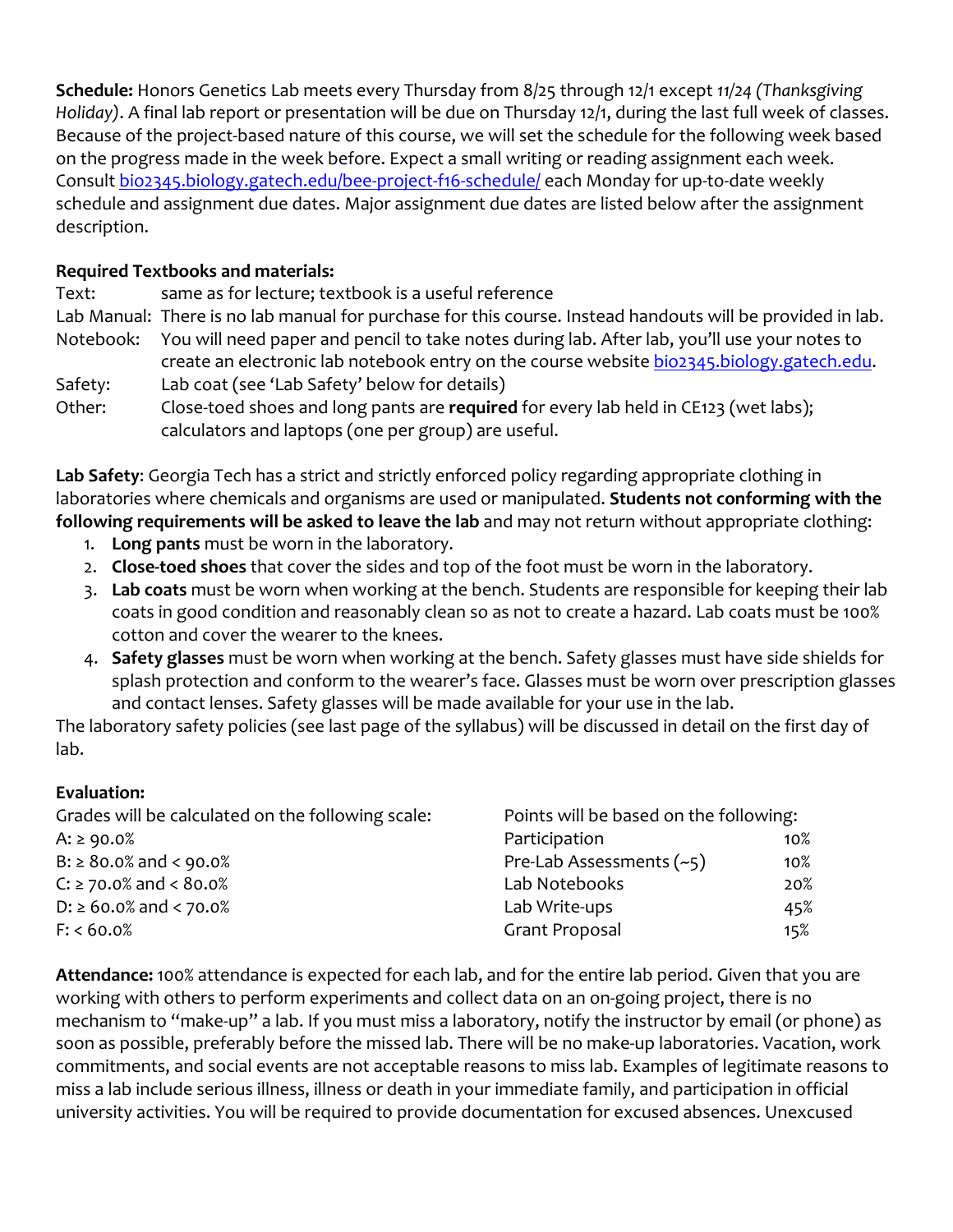absences will result in a 10% reduction in your final course grade; you will not be permitted to make up work missed in lab. Persistent tardiness may result in loss of points from your participation grade. **Participation:** Genetics Lab requires cooperative use of materials, awareness of lab safety protocols, preparedness before class, and effective interaction in class. Each class period, we will assess your participation in class. Student use of a cell phone for non-lab business during lab may result in 0 participation points for that lab period. If you are in a situation where you must leave your phone on, please alert the instructor ahead of time and step outside to take the call. You are encouraged to check in with the course instructors at any time during the semester to gauge your participation score to date.

**Pre-lab assessments** will be available on t2/Pre-labs on the Tuesday before each lab. Pre-labs concentrate on the upcoming lab material and are due by 11:55 pm on the Wednesday before each lab. Late submissions will not be accepted. If you miss a pre-lab due to an unexcused absence from lab, you will receive a zero for that pre-lab. You should plan to complete the assigned reading before attempting the pre-lab. Pre-labs are open-book but individual, non-collaborative assignments.

**Lab Notebook**: Your lab notebook will be maintained electronically. For each *experiment* that we address, your notebook should include an introduction to the experiment, explanations of the methods used (detailed enough that you could repeat a year from now), reasons for conducting particular methods, results of experiments you complete, explanation of analyses, and summaries of conclusions. Your notebook should describe the beginning, middle, and end of each experiment—its rare to set-up and analyze an experiment in the same day, so experiments are likely to span multiple weeks if not the entire semester. Lab notebooks should be updated **within 24 hours of lab** (25% of notebook grade) and will be monitored and commented on regularly, and graded periodically. Your final notebook will be graded on content, accuracy, and completeness according to the rubric in the lab manual (75% of notebook grade). A thorough lab notebook will be fundamental to write accurate lab write-ups. In your notebook, **you are to write in your own words**, even if you are working with a team on the experiment. The only exceptions to this are:

- team-devised protocols,
- data, which should be proofread carefully, and
- tables and figures. These may be shared within your team but should be critically examined for accuracy.

If a teammate made a mistake that you preserve in your notebook and work, you become responsible for that error as well. Therefore, data entry and analysis are best done collaboratively, with proofreading, rather than by one member of the team. Anything you write in your lab notebook may be used word-forword in your lab report, though the notebook is better used as draft language to be revised for the lab report. The lab notebook rubric is at the end of this syllabus. **Due: Nov 21st by 11:59 pm**

**Lab Write-ups:** During the semester, you will generate a full laboratory report in the style of a scientific journal. This report will be written in stages; each stage will receive with peer and/or instructor feedback. All lab reports are individual assignments. While lab work is done collaboratively, every component of the lab report, except shared tables and figures (see notebooks), should be generated by the report's author. There will be many writing assignments due during the semester to encourage you to test your ideas in writing. Each will be submitted electronically to t2/Assignments *and in hard copy in lab*; each assignment will be announced the week prior and will be due by the beginning of lab. A late assignment will be reduced one letter grade (10%) for each 24-hour period that it is late. **Final Lab Report Due: Nov 17th at the start of lab**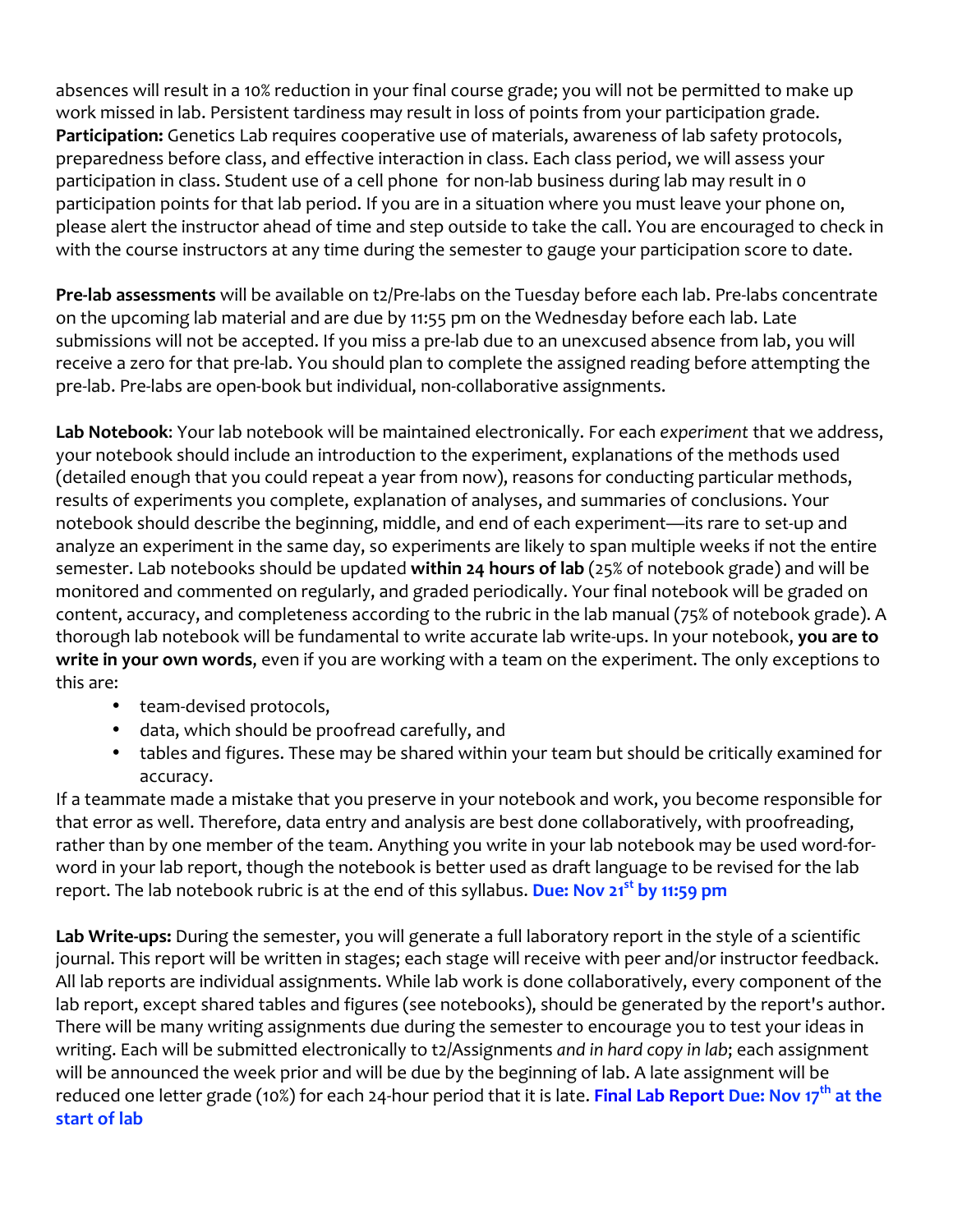For notebooks and reports, you may want or need to set up an appointment for interactive writing assistance from tutors in the Communication Center (communicationcenter.gatech.edu) in the CULC.

**Grant Proposal:** At the end of the semester, we'll reflect on the work we've done and determine what questions the data leads us to ask. From one of those questions, you will individually generate a 2 page mini-grant proposal. **Due: Dec 1st by 11:59 pm**

**Academic Integrity:** Academic dishonesty will not be tolerated. This includes cheating, lying about course matters, plagiarism, stealing classroom materials, or helping others commit a violation of the Honor Code. Students are reminded of the obligations and expectations associated with the Georgia Tech Academic Honor Code and Student Code of Conduct, available online at www.honor.gatech.edu. While students will collaborate in performing the experiments and collecting the data, each student is expected to write his or her own notebook entries and lab write-ups. **Plagiarism** includes reprinting the words of others without both the use of quotation marks and citation. As direct quotes are seldom used in scientific writing, you are expected to rephrase the words of others and provide the citation. If this is unclear, please ask instructors for help as you work on an assignment.

**Learning Accommodations:** If needed, we will make classroom accommodations for students with disabilities. These accommodations must be arranged in advance and in accordance with the Office of Disability Services (disabilityservices.gatech.edu).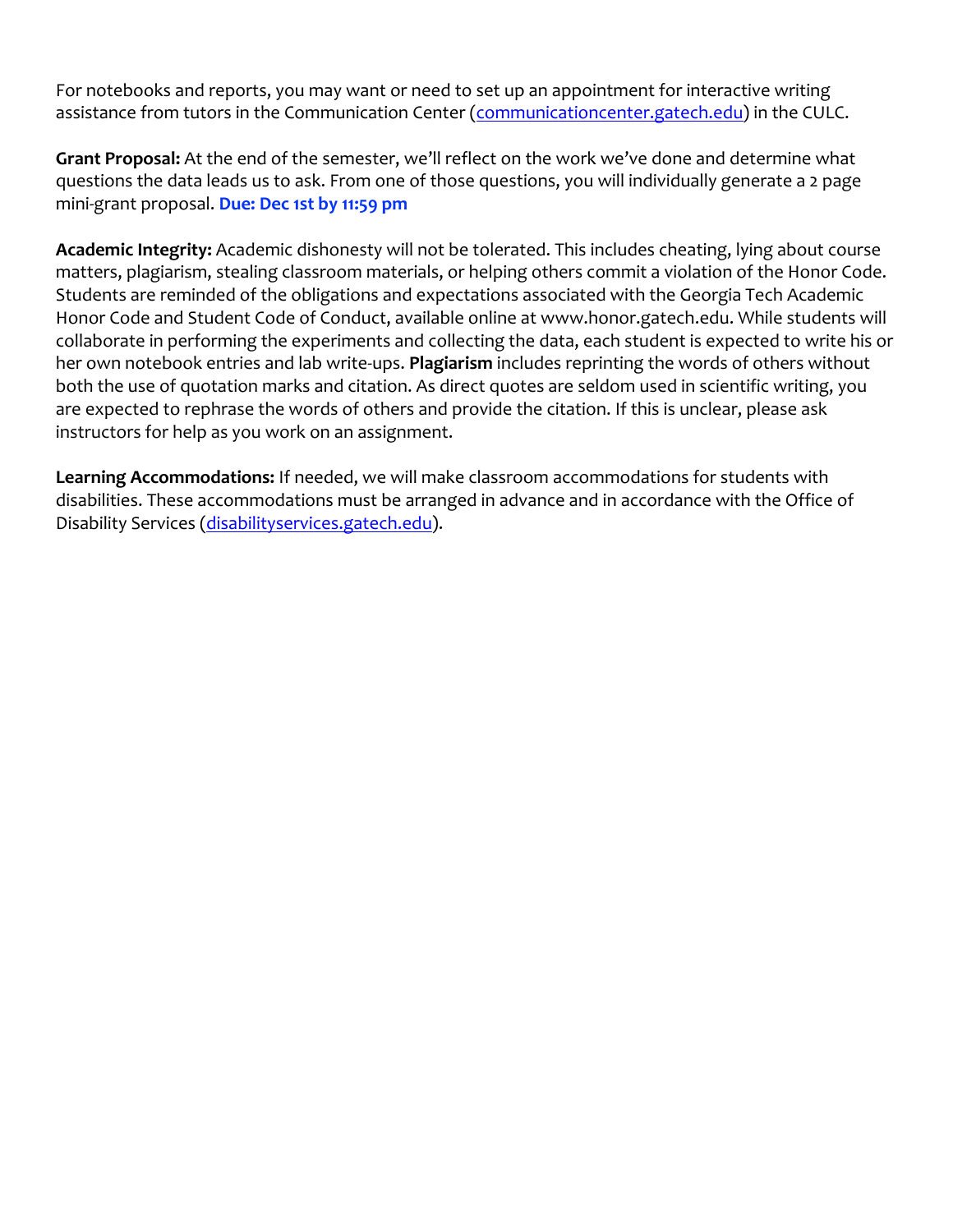#### **Due Dates**

- Final lab Notebook Nov 22nd by 11:59 pm
- Final Lab Report –Nov 22nd by 11:59 pm (email in advance to petition for extension)
- Group Poster Dec 1st by end of lab

#### **Guidelines and Rubrics**

- Genetics Lab Notebook Guidelines and Rubric (on the last page!)
- Genetics Lab Report Guidelines (revised-oct-2016) and Rubric
- Poster Guidelines Rubric

#### **Weekly Schedule – Subject to Change**

#### **8/25 – WEEK 1 – Bee Overview (meet in CULC 481)**

- What do you want to learn in this course
- Basic bee biology & tour the bees
- Syllabus overview and plan for the semester
- Dissecting a scientific paper
- In-lab Reading: Youngsteadt et al 2015 abstract

#### **9/2 – WEEK 2 – Project Planning (meet in CE 123)**

- Lab safety, lab tour, and basic bench skills
	- Discussion of Youngsteadt et al 2015
- Project planning (02 2355 F16 Week 2 Slides and 02 Research Questions from Section B)

#### **9/9 – WEEK 3 – PCR Pilot**

- PCR pilot of human DNA using two human genes
- Discussion of Sguazza et al 2013 detection of bee viruses by multiplex pcr
- Finalize a project question and plan our experimental design.
- How to create a protocol
- **9/15 – WEEK 4 – PCR pilot gels, Protocols**
	- Gel loading practice and run gel of PCR products
	- Hypothesis Score Card
	- How to create a protocol

#### **9/22 – WEEK 5 – RNA isolation/cDNA synthesis pilot**

- Experimental Design: Colony and Sample Assignments (note this is not the version with your names on it!)
- Handout: Overview of Reverse Transcription
- Protocol from lab: RNA-isolation-cDNA-synthesis-protocol
- Original kit instructions for the protocol used in lab:
	- GeneJet RNA purification kit (see pages 6-7)
		- TaqMan Gold RT-PCR kit (see pages2-11 and 2-17)

#### **9/29 – WEEK 6 – PCR on cDNA pilot**

- Overview and discussion of **Experimental Design** and colony assignments
- PCR on the cDNA you and your partner synthesized last week. Note that our PCR using primers from Sguazza et al 2013 and control primers (for the pilot only) from Scharlaken et al 2008.
- Peer review of Methods

# **10/6 – WEEK 7 – Gel Electrophoresis on PCR pilot**

- Run PCR samples in 2% agarose at 100 V for 45-60 minutes.
- Size the bands on your gel and record the results.
	- 07-how-to-calculate-length-of-dna-fragments
	- 07-semi-log-paper
	- Writing workshop: Introductions
		- 07-intro-writing-workshop

# **10/13 – WEEK 8 – RNA isolation/cDNA synthesis**

- Experimental Design posted in the lab and here: experimental-design. Identify your 4 additional samples and make a plan to process those 4 samples.
- Protocol from lab: rna-isolation-cdna-synthesis-protocol-week-8
- Original kit instructions for the protocol used in lab:
	- GeneJet RNA purification kit (see pages 6-7)
	- TaqMan Gold RT-PCR kit (see pages2-11 and 2-17)

# **10/20 – WEEK 9 – PCR on cDNA**